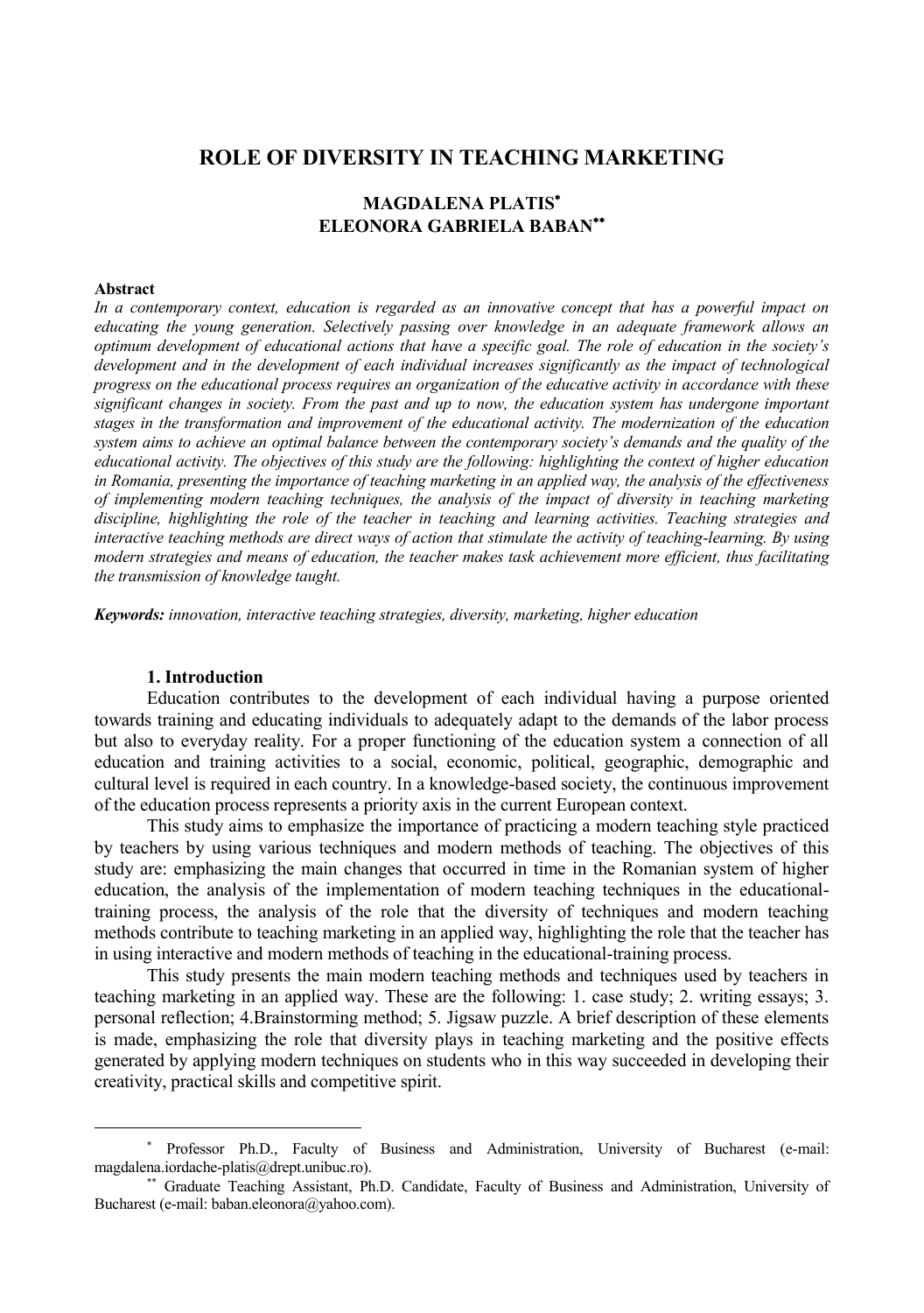A review of literature is made in order to highlight the importance of using modern, effective and interactive teaching techniques by teachers in the educational-training process.

In Romania, the implementation of effective learning strategies and setting up a radical reform in education could be the key of an efficient education process. In knowledge society the teacher's role is to encourage and stimulate students' creativity, to develop their skills by using modern teaching strategies. A good teacher, in order to obtain the results expected and in order to maintain an interactive teaching environment, needs to harmoniously combine all forms of learning, i.e. formal, non-formal and informal learning. Traditional pedagogy was dominated by formal learning; while modern pedagogy harmoniously entwined formal, non-formal and informal learning (learning is also accomplished outside universities through the students' participation in specialized trainings held in companies which operate in fields that are in accordance with the students' specialization). Nowadays, students participate in interactive classes, gliding from the process of memorizing to that of developing critical thinking and personal expression. By using interactive teaching strategies, an effective teacher prepares his/her students for the dynamic challenges in society.

#### **2. The context of higher education**

From the past and up to present the higher education system has continued to grow and attract more and more students. After 1989, there was a steady effort regarding the development of higher education in Romania, the following steps being taken: "the development of the institutional network and the number of students; the appearance of private higher education, the efforts to achieve decentralization  $(\ldots)^{n}$ .

In the '90s, aside from full-time higher education institutions that held courses for 4, 5, 6 years there were also colleges (short-term higher education institutions), and also distance learning<sup>2</sup>.

In its attempt to reach the standards of Western Europe, Romania went through important stages in the development of Romanian higher education. Therefore, on June19th, 1999, 29 countries (both from Europe and outside it), including Romania, attended the meeting in Bologna, that ended with the signature of the "Bologna Declaration". The general objectives set out in the "Declaration of Bologna" are the following: "the accreditation of diplomas (...), adopting a system for organizing studies based on two cycles; implementing a credit system (ECTS), promoting the mobility of students and that of academic administrative personnel; promoting the European cooperation in terms of quality development, promoting the European dimension of higher education, especially in terms of curricula development, cooperation between institutions, mobility programs"<sup>3</sup>.

In the present context, Romanian higher education system follows these objectives that contribute to the achievement of the expected performance. In Romania, higher education is organized on three levels, namely: Bachelor's degree programme, Master's degree programme and doctoral programme, the European Credit Transfer and Accumulation System (ECTS) being mandatory, and "starting with the academic year 2005-2006, universities issue to each graduate, free of charge, the Diploma Supplement, both in Romanian and in a foreign language, whose content is in accordance with European standards"<sup>4</sup>. Also, the implementation of National law no. 1/2011 has resulted in significant changes in the Romanian higher education system. Universities participated in an evaluation process that had the fundamental purpose of improving the educative process and identifying the position held by each university in the system of higher education.

 $<sup>2</sup>$  Ibidem, pp.79.</sup>

<sup>&</sup>lt;sup>1</sup> Pachef, R.C. (2008), Evaluarea în învățământul superior, Editura Didactică și Pedagogică, R.A., București, pp. 78.

<sup>3</sup> Ibidem, pp. 73-74.

<sup>4</sup> Ibidem, pp.80-81.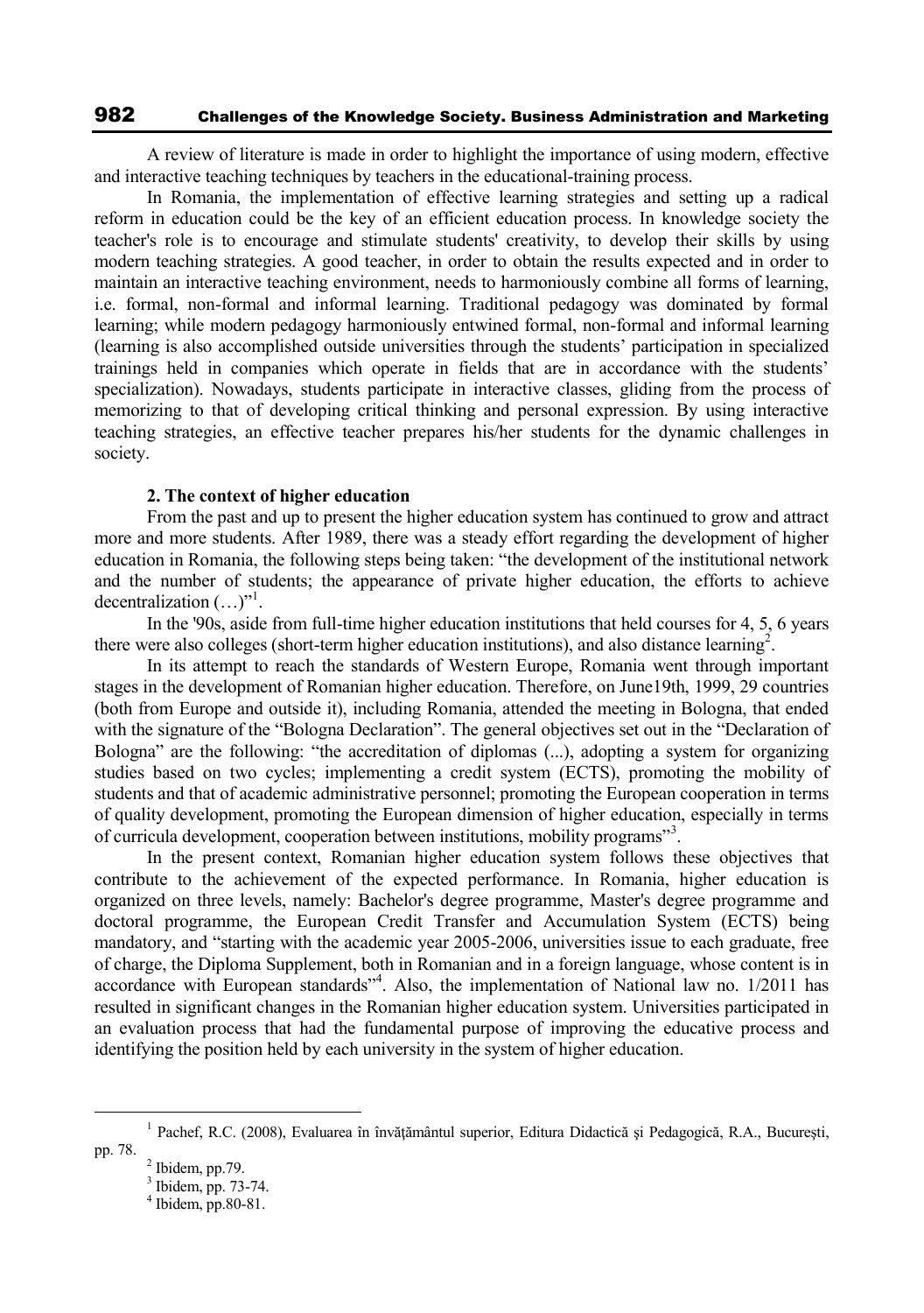Universities are classified into three categories: "universities focused on education, universities of training and scientific research and universities of education and artistic creation, and universities of advanced research and education"<sup>5</sup>.

According to the National law of education no. 1/2011, 2011 universities must provide students with necessary practice sites, both within and outside universities. Also, higher education institutions accredited according to legislation can organize the graduation exams for bachelor, master, and doctoral programmes.

Regarding this process of transformation and change that took place in the Romanian higher education system, by the implementation and adoption of new measures it can be mentioned that "education in Romania is going through a process of reform. All components of education are subjected to some transformation actions: institutional organization, relational aspects, the contents put forth, the assessing and credit system and styles, and teacher training"<sup>6</sup>. It can also be mentioned that currently, ensuring the quality of the educational process as well as the implementation of measures that takes into account the smooth development of the entire educational process are key elements that contribute to the development of national higher education system. Student-focused education by his/her direct involvement in the education process, and the use of modern interactive teaching strategies are also important elements in this innovative process in terms of quality assurance in higher education. To back up these statements, we may conclude that "quality assurance in education is a very complex process that targets the institutional - administrative side and the educational process itself"<sup>7</sup>.

### **3. The importance of teaching marketing in an applied way**

Learning is a complex process that contributes to the formation and development of young generations, who constantly need to adapt to changes in society. The learning process is led by teachers whose role is to plan, conduct and coordinate educational activities and effectively communicate essential information in order to achieve the learning process.

After graduating, future specialists are faced with the reality of everyday life. It is therefore very important that during the years of study, teachers combine the theoretical aspect with the practical one when teaching. Hence, students are motivated, the main purpose being that of stimulating and gaining their attention.

In Romania, there are many universities specialized in economics where marketing is being taught. The practical approach of this subject is essential because "marketing is not an exact subject, like analytical geometry (...) marketing should not be applied according to a fixed scheme in various countries that have different economies, cultures and policies"<sup>8</sup>. The role of the teacher is therefore essential in conducting educational activities consisting in the fact that students acquire basic concepts that operate within this subject.

"Marketing as a topic appeared in the United States in the first part of the 20th century in the teaching of courses having to do with distribution, particularly wholesaling and retailing"<sup>9</sup>. According to Kotler (2006) "marketing is based on several key disciplines such as economics, psychology, sociology, organizational theory, mathematics and decision science"<sup>10</sup>. Marketing will evolve as new changes are recorded in these fields, changes caused by the scientific progress.

 $\overline{a}$ 

<sup>5</sup> http://www.edu.ro/index.php/articles/15116.

<sup>6</sup> Cucoş, C. (2006), Pedagogie. Ediţia a II-a revăzută şi adăugită, Editura Polirom, Bucureşti, 2006, pp. 434.

<sup>&</sup>lt;sup>7</sup> Marinescu, M. (2009), Tendințe și orientări în didactica modernă, Editura Didactică și Pedagogică R.A., Bucureşti, pp. 149-150.

<sup>&</sup>lt;sup>8</sup> Kotler, P., (2006), Conform lui Kotler:cea mai importantă autoritate în marketing îți răspunde la întrebări, BRANDBUILDERS GRUP, Bucureşti, pp. 3.

 $<sup>9</sup>$  Ibidem, pp. 5.</sup>

 $10$  Ibidem, pp. 6.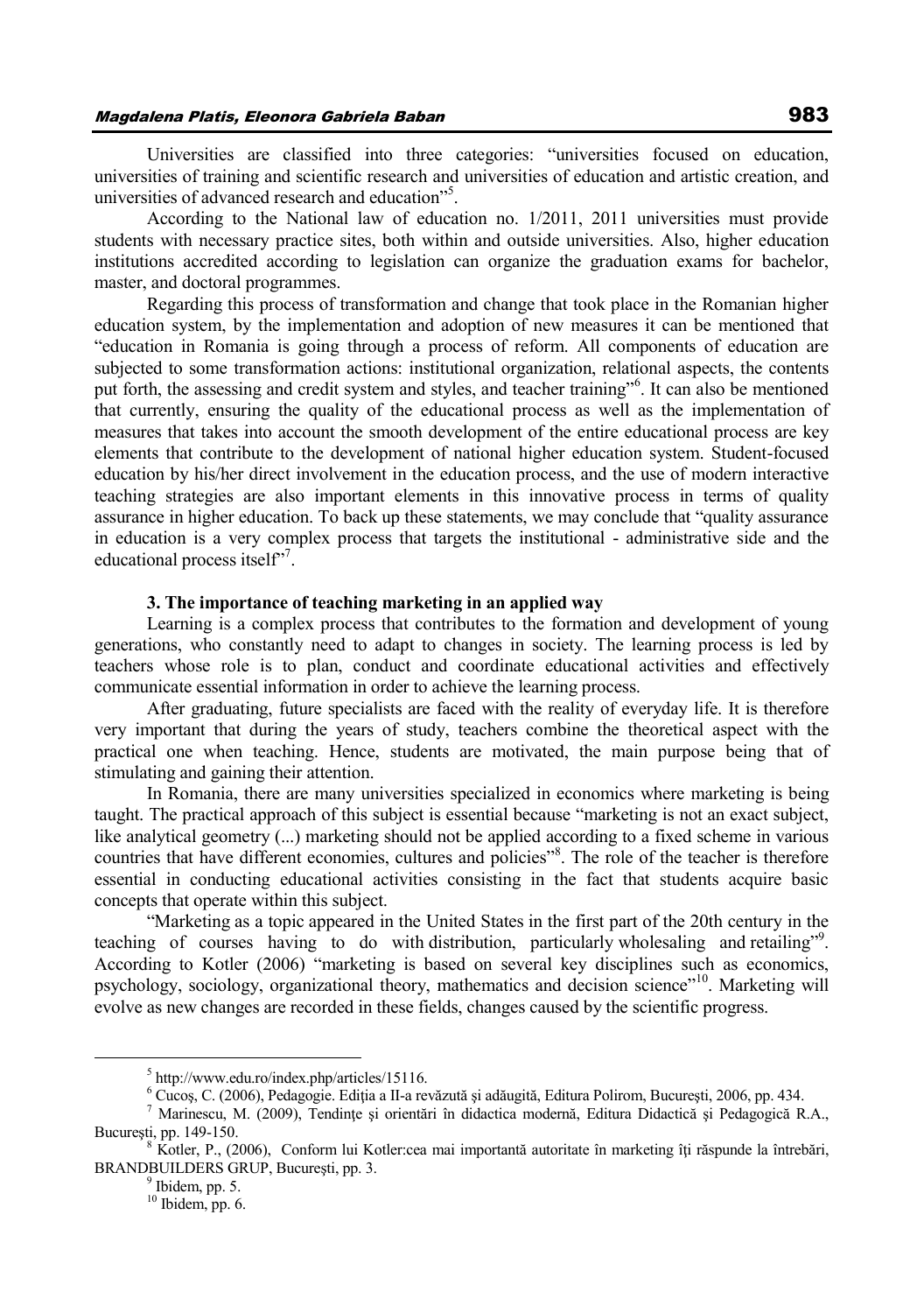Nowadays, the advent of new technologies has a strong impact on companies that need to conduct effective marketing activities to achieve their goal, namely making a profit. It is very important to note that "the classic marketing model needs to be future-fitted. Marketing must be deconstructed, redefined and stretched"<sup>11</sup>. In this context, the teaching strategy must be focused on interactive, innovative and practical methods which reflect the dynamic nature of this practical science called marketing. Currently, marketing based on client relationship allows companies to build customer loyalty and to attract new customers.

In this way the important role of market research is highlighted when one wishes to identify customer needs. Marketing researchers often use effective marketing tools in their attempt to respond effectively to the most sophisticated desires of consumers. From a theoretical perspective, presenting the marketing research type is essential in starting the practical part, which, for students represents the grounds for carrying through teaching projects. Teamwork (creating working groups of four to five students) facilitates the development of the sense of competition and allows each team member to get involved in carrying out tasks when the project is initiated. In literature review it is noted that "teamwork is important for the self-detection of capabilities and limitations" and "interactive group strategies develop the ability to work together, to show tolerance towards the participants' point of view and mutual respect"<sup>12</sup>. In other words, teamwork is challenging and it generates creative ideas while generating at the same time tangible results that lead to achieving the desired performance.

Tudorică (2007) believes that "learning is determined by a complex interaction between the existing knowledge of subjects, the social context and the problem that needs to be solved"<sup>13</sup>. Thus, by outlining common working tasks, students are given the opportunity to express their own ideas and to test teamwork skills. In this situation the teacher's role is to promote students' creativity, to address open questions and to encourage them in expressing constructive ideas. An efficient teacher encourages teamwork by using an interactive learning style. Also, teaching marketing in an applied way targets educational activities aimed at acquiring knowledge and practical skills. Active participation and an environment favourable for debates allow the encouragement of the sense of initiative among students who analyze and provide solutions for solving the tasks undertaken.

It is important to note that teaching communication performed between the teacher and his/her students plays an important role in the educational process. The teacher's flexible communication and teaching style gives students the freedom to express their ideas. The positive attitude, accuracy and pedagogical tact are the main factors that contribute to the smooth course of the educational process.

### **4. Role of diversity in teaching marketing**

 $\overline{a}$ 

In literature review, it is mentioned that success in the educational process largely depends on the following characteristics of the teacher: "attitudes towards self, students, peers, and what they teach; knowledge on subject and education theory; skills on planning, organization, and management; on communication, and on motivation"<sup>14.</sup>

In teaching marketing, in order to capture the attention of students teachers use various teaching techniques and methods. We can mention therefore: 1. case study; 2. writing essays; 3. personal reflection; 4. Brainstorming method; 5. Jigsaw puzzle.

<sup>&</sup>lt;sup>11</sup>Kotler, P., Jain, D., Maesincee, S.(2009), Marketingul în era digitală:o nouă viziune despre profit, creștere și înnoire, Editura METEOR PRESS, Bucureşti, pp.10.

<sup>&</sup>lt;sup>12</sup>Oprea, C.L. (2009), Strategii didactice interactive. Repere teoretice și practice, Editura Didactică și Pedagogică R.A., Bucureşti, pp.19.

<sup>&</sup>lt;sup>13</sup>Tudorică, R. (2007), Managementul educației în context european. Ediția a II-a revizuită, Editura Meronia, Bucureşti,pp.116.

<sup>14</sup> Bacellar, F.C.T., Ikeda, A.A. (2006), "Marketing professors: paths and perspectives", European Business Review, Vol.18, No.3, pp.237.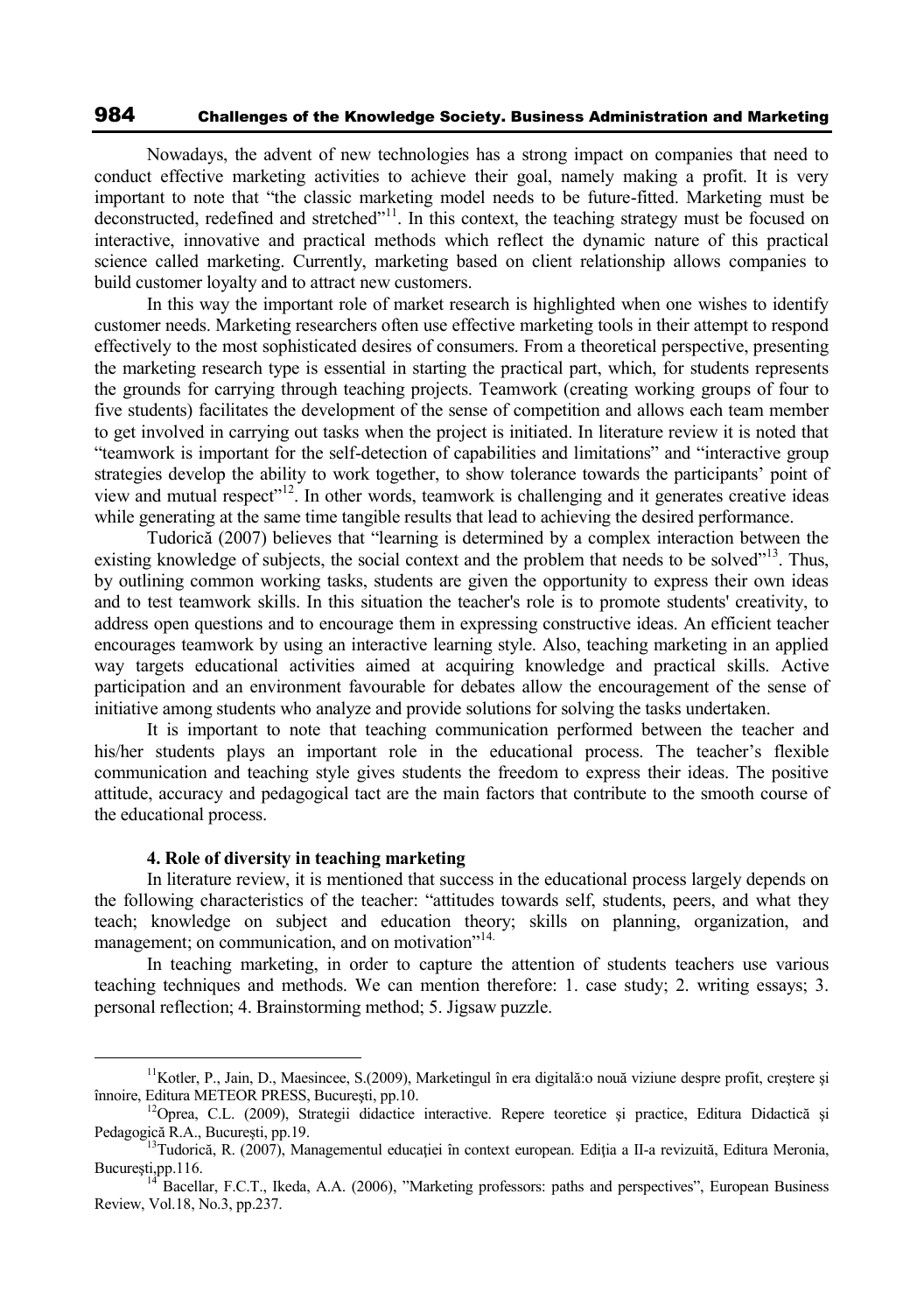### Magdalena Platis, Eleonora Gabriela Baban 985

1. A traditional example used in teaching marketing is the case study. Preparing a case study requires a sustained effort from the teacher's part. He/she needs to formulate questions that encourage free debate among students and the expression of personal opinions.

2. Writing essays is another method of interactive teaching that invites students to personal reflection. On specific topics previously outlined, students are encouraged by the teacher to express their opinion. This method enjoys great success among students because it stimulates creativity and freedom of expression. They combine elements of theory assimilated over years of study while offering practical examples from everyday life.

3. Brainstorming is another teaching method focused on producing ideas that stimulate creativity. It is very important to accept all ideas during the debate, ideas that are to be evaluated at the end of the discussion by all team members; then those ideas that can provide accurate answers for the debated issue are selected.

4. Jigsaw puzzle is an example of interactive group learning method that develops creative thinking and cooperation among students.

Involving students in various educational activities produces positive effects by developing their practical skills, creativity and sense of initiative.

Formulating open questions is another means by which the students' ability to learn is developed. Creating a climate adequate for free expression of students depends, as mentioned above, on the teacher's pedagogical tact. The variety of teaching methods develops students' curiosity who will be able to develop hypotheses, formulate questions and build personal values. Teachers who apply effective and interactive teaching strategies, providing students with diversity and a theoretical and practical component can achieve the desired performance, thus contributing to the development and training of young generation able to face the challenges of the labor process.

The teaching activity gains efficiency during academic seminars because "the debates conducted during seminars give the students the possibility to clarify, improve, fathom, corroborate and perfect their own skills"<sup>15</sup>.

| YES                    | NΩ                         |  |
|------------------------|----------------------------|--|
| - interactive teaching | - lack of interaction with |  |
| (using examples and    | students (using dictation) |  |
| involving students in  |                            |  |
| the teaching process)  |                            |  |
| - formulating open     | - avoiding                 |  |
| questions              | communication              |  |
| - flexible style of    | -authoritarian<br>teaching |  |
| teaching               | style                      |  |
| - emphasis on learning | -emphasis on teaching      |  |
| - ensuring feedback    | -lack of cooperation       |  |

| Figure no. 1: Teacher-student relationship and the efficiency of applying modern teaching techniques |  |  |
|------------------------------------------------------------------------------------------------------|--|--|
|------------------------------------------------------------------------------------------------------|--|--|

#### **Source: Authors**

It is important to note that each individual is unique and has his/her own experiences and personality traits and the success of the teaching process depends largely on these elements. Therefore, each teacher must adapt to the needs and expectations of the group of students involved in educational activity, motivating them to actively participate and to obtain success through perseverance and tenacity. An effective teacher must react spontaneously, practice a modern and flexible teaching style, be creative and respond clearly to students' wishes who want to participate interactively during the course of teaching.

<sup>&</sup>lt;sup>15</sup> Marinescu, M. (2009), Tendințe și orientări în didactica modernă, Editura Didactică și Pedagogică R.A., Bucureşti, pp. 161.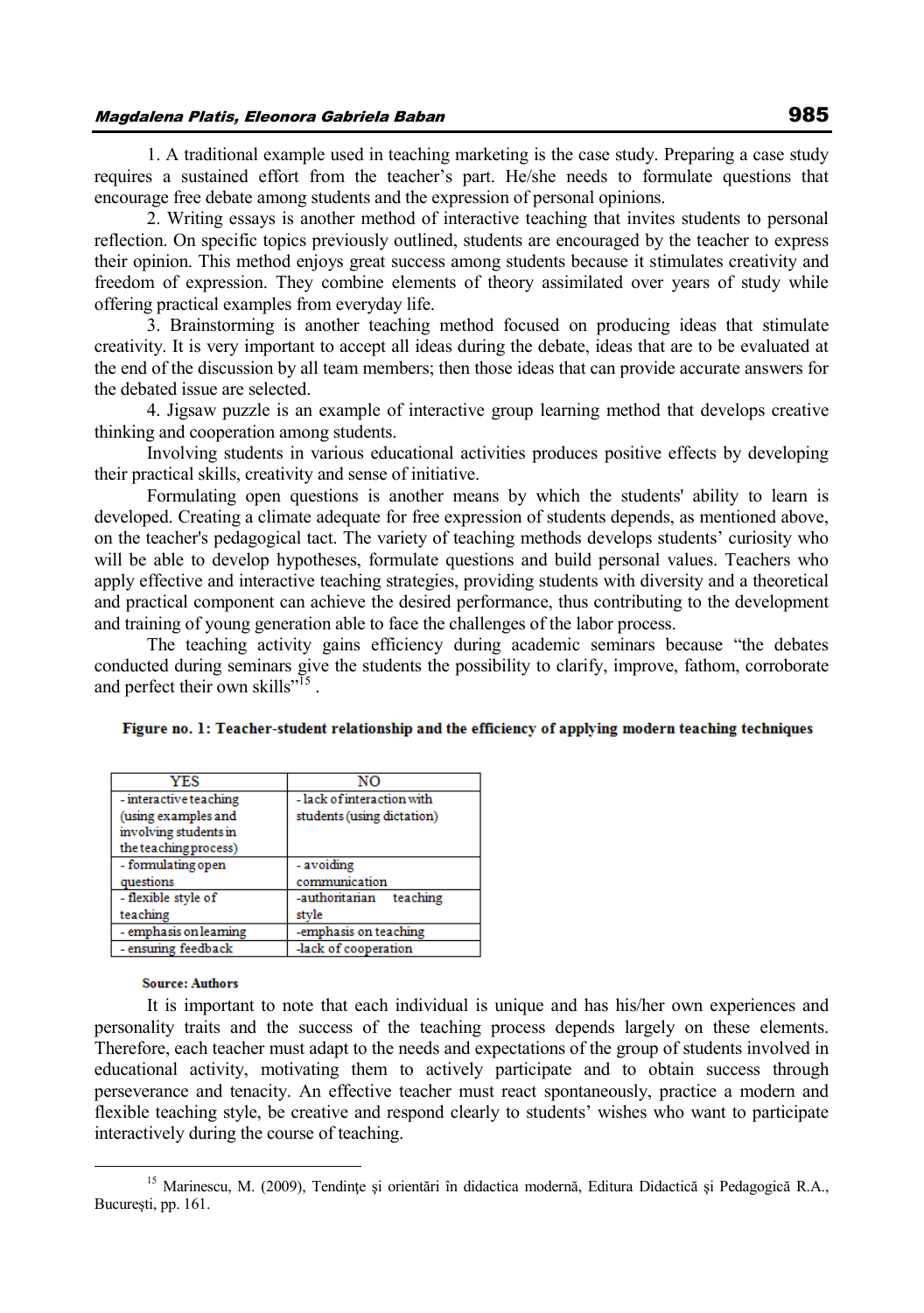Oprea (2009) highlights the following principles of interactive teaching strategies, namely: "students build their own meanings and interpretations of training; training purposes are discussed, negotiated, not imposed; methodological alternatives for teaching, learning and assessment are promoted; (…) the evaluation will be less criterial and more reflective, integrating complementary methods of evaluation; learning by detection and problem solving are promoted"<sup>16</sup>.

In the current European context, when new measures that have an overwhelming impact on the entire educational process are adopted, training teachers in accordance with European requirements and trends is a key point in improving the qualitative aspect of education.

The progress of new technologies significantly influences the structure of the teaching process. Thus, implementation of New Information and Communication Technologies in the education system contributes to the development of interactive teaching techniques and methods, and to the increase of quality in higher education, and it also constitutes a challenge for all those involved in this dynamic and complex process. Teachers are forced to adapt their teaching strategies according to the new technological requirements. Thus, the implementation of the eLearning structure in higher education contributes to an interactive approach of the educational process focused on students.

According to Singh, O'Donoghue and Worton (2005) "eLearning is constructed in a variety of contexts, such as distance learning, online learning and networked learning"<sup>17</sup>. In order to keep up with changes in the knowledge-based society, universities must use modern information systems in the teaching process. ELearning platforms imply this process. Marinescu (2009) consider that an efficient eLearning structure must be interactive and must involve students directly, who should provide immediate feedback .Also, in order to gain the attention of students, teaching strategies used by teachers must be carefully chosen and efficiently implemented. It is important to note that assessment in the context of eLearning is a complex process that pursues the following main goals: "connection to a specific learning content considered to be important; internalization of a way to assume learning, capitalizing and materializing new acquisitions by the beneficiary"<sup>18</sup>.

In Romania an eLearning platform (Advanced e-Learning) has developed. The purpose of this platform is to stimulate competition, but also teamwork. This allows monitoring of the educational process and offers teachers modern methods of teaching and learning<sup>19</sup>. For students, the eLearning structure allows direct access to the contents taught, a significant advantage being the flexibility and interactive nature of the modern educational process.

In a contemporary context when the technical and technological progress leaves their mark on the structure of the education system, training of efficient teachers represents a premise in the development and improvement of the education process. In Romania, two stages aimed at the training process of teachers are known, namely: "initial training - during studies in universities; and constant training - which means improvement during practice"<sup>20</sup>.

A good teacher must be a promoter of new, of change and must have a reflective attitude focused on students' needs. The quality of the education provided to young generations of students depends on how teachers implement the new contents, and on their pedagogical tact. Highly trained teachers focus on interactive teaching strategies of cooperation. They are open to cooperation, promote interactivity and motivate their students to actively participate in discussions during lectures and seminars. Therefore, besides the fact that students develop social skills, they acquire autonomy in

 $\overline{a}$ 

<sup>16</sup> Oprea, C.L. (2009), *Strategii didactice interactive. Repere teoretice şi practice*, Editura Didactică şi Pedagogică R.A., Bucureşti, pp.160.

<sup>&</sup>lt;sup>17</sup> Singh, G., O'Donoghue, J., Worton, H., (2005), A Study Into The Effects Of eLearning On Higher Education, *Journal of University Teaching & Learning Practice*, 2(1), pp.14.

<sup>18</sup> Marinescu, M. (2009), *Tendinţe şi orientări în didactica modernă,* Editura Didactică şi Pedagogică R.A., Bucureşti, pp. 161.

 $^{19}$  Ibidem, pp.83.

<sup>20</sup> Marinescu, M. (2009), *Tendinţe şi orientări în didactica modernă,* Editura Didactică şi Pedagogică R.A., Bucureşti, pp.132.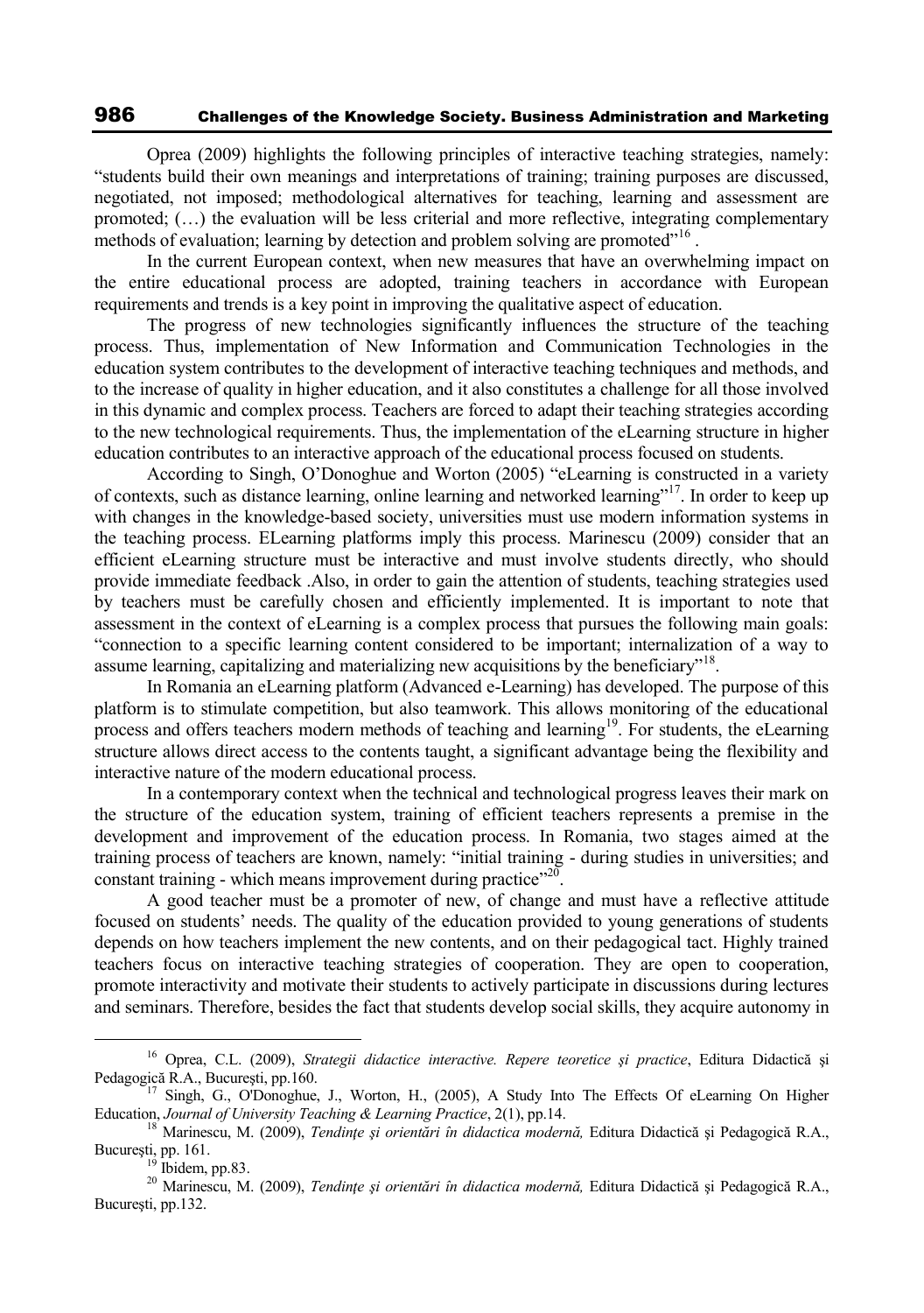expressing personal ideas. In this way, the teaching process is no longer regarded by students as a

monotonous process that promotes the classic model of teaching, when the teacher dictates the content and they have to take notes. Practicing interactive teaching strategies, teachers turn teaching into an activity that develops students' curiosity by actively involving them in this process that targets the improvement of the quality of the educational process.

Also, learning strategies have an important role in the teaching activity. Specifically, the teacher needs to take initiative and suggest topics for debate in order to encourage students to implement their own learning strategies. Sălăvăstru (2009) believes that "strategies are extremely important in the student's learning activity. When proposing a learning situation, the teacher might find out that his/her students conduct a multitude of behaviours regarding how they select, acquire, organize and integrate new knowledge. These behaviours are designated by the term learning strategies"<sup>21.</sup>

The learning strategy represents the actions that an individual performs in order to achieve learning objectives. Students use different learning strategies that contribute to the formation and development of individual study capacities, facilitating a proper filtering of information provided by the teacher.

In literature review the following typology of learning strategies is presented: a). primary strategies that aim at "memorizing, updating and using information"; (…) as well as "identifying key concepts, establishing links between knowledge, creating conceptual networks"; b). support strategies that aim at "planning study time, control of attention focus, self-motivation, control of negative emotions, ensuring a mood proper for study, and so on<sup>22</sup>. Learning strategies are considered to be self-fitting strategies that aim at planning, monitoring and adjusting learning activities. According to this strategy students plan their information on a specific topic of study, being disciplined and responsible in their learning activity<sup>23</sup>. A good teacher must teach students to learn. Therefore, when teaching learning strategies, he/she must provide clear information and must point out the efficiency of the use of the learning strategy selected. Students should be aware that applying effective learning strategies will help them enhance knowledge. Thus, they will progress more easily; they will set short-term and long-term goals and will also be able to develop hypotheses.

An efficient method that teaches students how to organize their learning activity is SQ3R method (Survey - Question - Read - Recite - Review). SQ3R method is a modern method of learning that has a great success abroad, being present in all university textbooks. According to this method, students go through five major steps, namely $^{24}$ :

1. The first step - Survey - refers to a primary filtering of information. Students analyze the course structure on chapters and subchapters; they select key concepts and analyze the schemes in the paper.

2. The second step - Question – refers to formulating key questions about the content that needs to be acquired, allowing them to structure the information into chapters.

3. The third step - Read - refers to reading notes and establishing connections between systematic knowledge and the main concepts.

4. The fourth step – Re-read - aims at reproducing the content covered and scoring the responses formulated in the second stage.

5. The fifth step – Review – is the last step and aims at a reproduction of memorized content, a presentation of the schemes and making connections between memorized concepts and knowledge.

 $\overline{a}$ 

<sup>21</sup> Sălăvăstru, D. (2009), *Psihologia învăţării. Teorii şi aplicaţii educaţionale*, Editura Polirom, Iaşi, pp.167.

 $22$  Ibidem, pp.169.

 $23$  Ibidem, pp.174.

<sup>24</sup> Ibidem,, pp.180-181.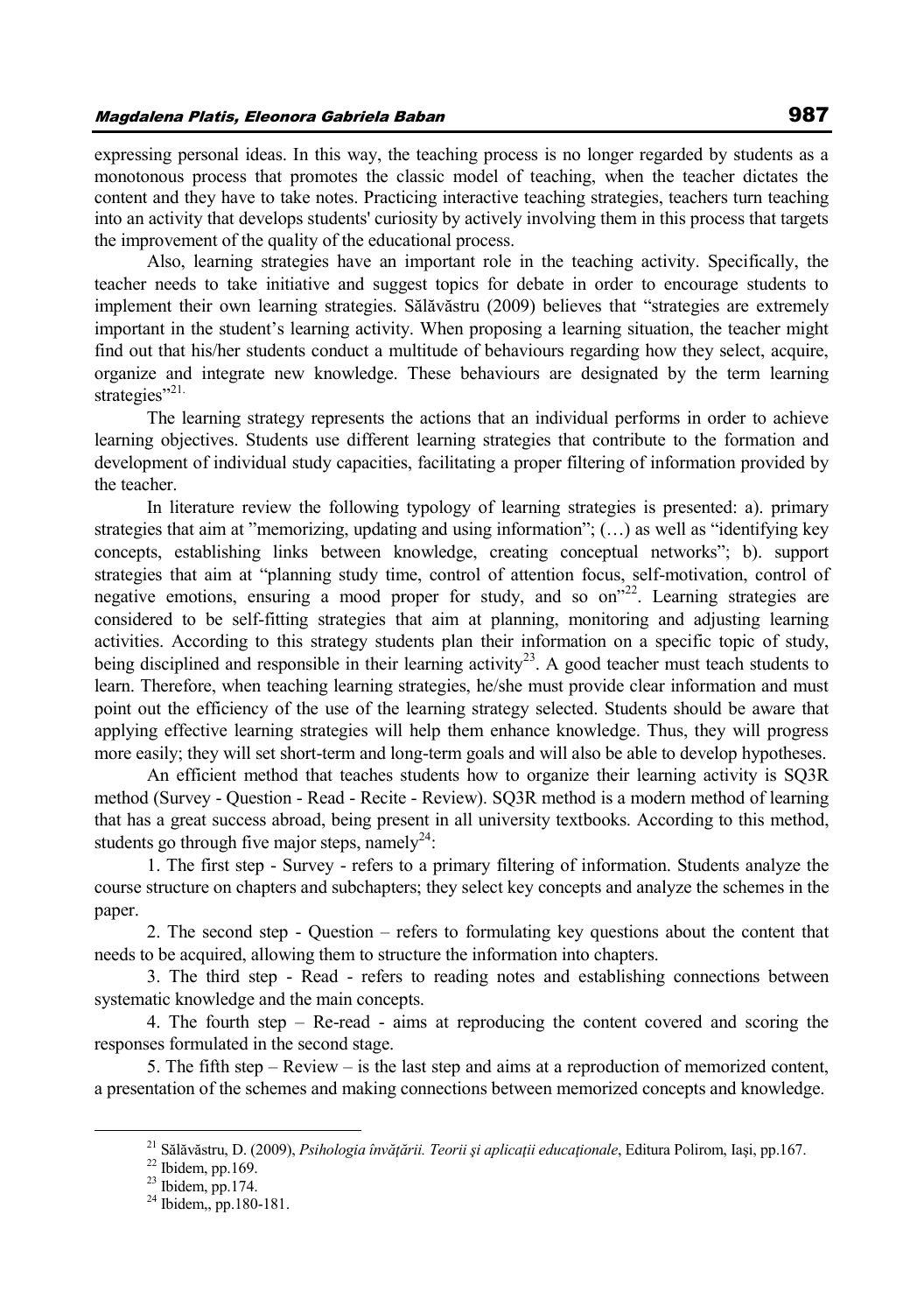Going through all these steps, students manage to establish connections between knowledge acquired and interact better with the content that needs to be learned for that exam preparation. Although it is a method that requires more attention and effort from students, this method proves its effectiveness through a better systematization of study time. Passing the exam for which preparation was made represents a favourable result generated by the effective planning and organization of the time needed to prepare individually, by using the learning method mentioned above.

Students must be self-taught, they must effectively organize study time, and they must control learning activities and set realistic goals. During this process aimed at learning, the teacher's role is that of "mediator of student's knowledge. He/she gets involved in the acquisition and organization of such knowledge according to the properties of the cognitive system, determining the student to be aware of his/her own cognitive resources, examine learning strategies and use the most effective ones"<sup>25</sup>.

#### **5. Conclusions**

 $\overline{a}$ 

The teacher's role in the educational activity is of utmost importance. Effective teachers are those teachers who manage, through tenacity and perseverance to mobilize students to achieve their goals. Their creativity, perseverance and firmness in decision making develop through their engagement in activities aimed at achieving tasks. The effective communication of teaching objectives as well as effectively ensuring knowledge transfer and feedback are key elements in effectively achieving teaching tasks. Teacher-student interaction should be based on a mutual exchange of ideas, thus encouraging dialogue between the two parties. Diversification of teaching strategies contributes to professional success, the teacher therefore managing to stimulate his/her students' attention. The teacher outlines task for his/her students, he/she being the one who organizes the teaching activity.

The education system contributes through its dynamic and innovative nature to the education of young generation in accordance with the requirements of the knowledge-based society.

Education is an external factor, which acts both directly and indirectly, on human personality. Developing skills specific to a certain field of activity is a prerequisite for education and training of young generations to meet labour market requirements which is in fact, the purpose of the educational activity. In knowledge-based society, the educational objective is to promote innovation and competitiveness which contribute to setting up a proper learning space for the entire life. The role of the education activity is to support the use of interactive teaching strategies based on modern techniques used by teachers to effectively deliver contents specific to the courses taught.

Modern teaching and learning strategies based on interactive learning methods (critical thinking, implementation of theoretical concepts, formulating questions, creating projects and case studies, learning by detection and so on.,) contribute directly to strengthening learning skills, and to the development of creativity and sense of initiative. Promoting efficiency and creativity in the learning process allows students to develop their personality in a harmonious way. They will gain key skills and they will easily adapt to labour market requirements.

The education system contributes through its dynamic and innovative nature to educating the young generation in accordance with the requirements of knowledge-based society.

Nowadays young people are forced to adapt to all changes in the education process and they successfully manage this, being aware that in the future new technologies will have a significant impact on all activities because "the ability to master modern technologies intellectually, socially and politically is one of the major challenges of this century"<sup>26</sup>.

<sup>25</sup> Sălăvăstru, D. (2009), *Psihologia învăţării. Teorii şi aplicaţii educaţionale*, Editura Polirom, Iaşi, pp.185.

<sup>26</sup> Marinescu, M. (2009), *Tendinţe şi orientări în didactica modernă*, Editura Didactică şi Pedagogică R.A., Bucureşti, pp. 78.